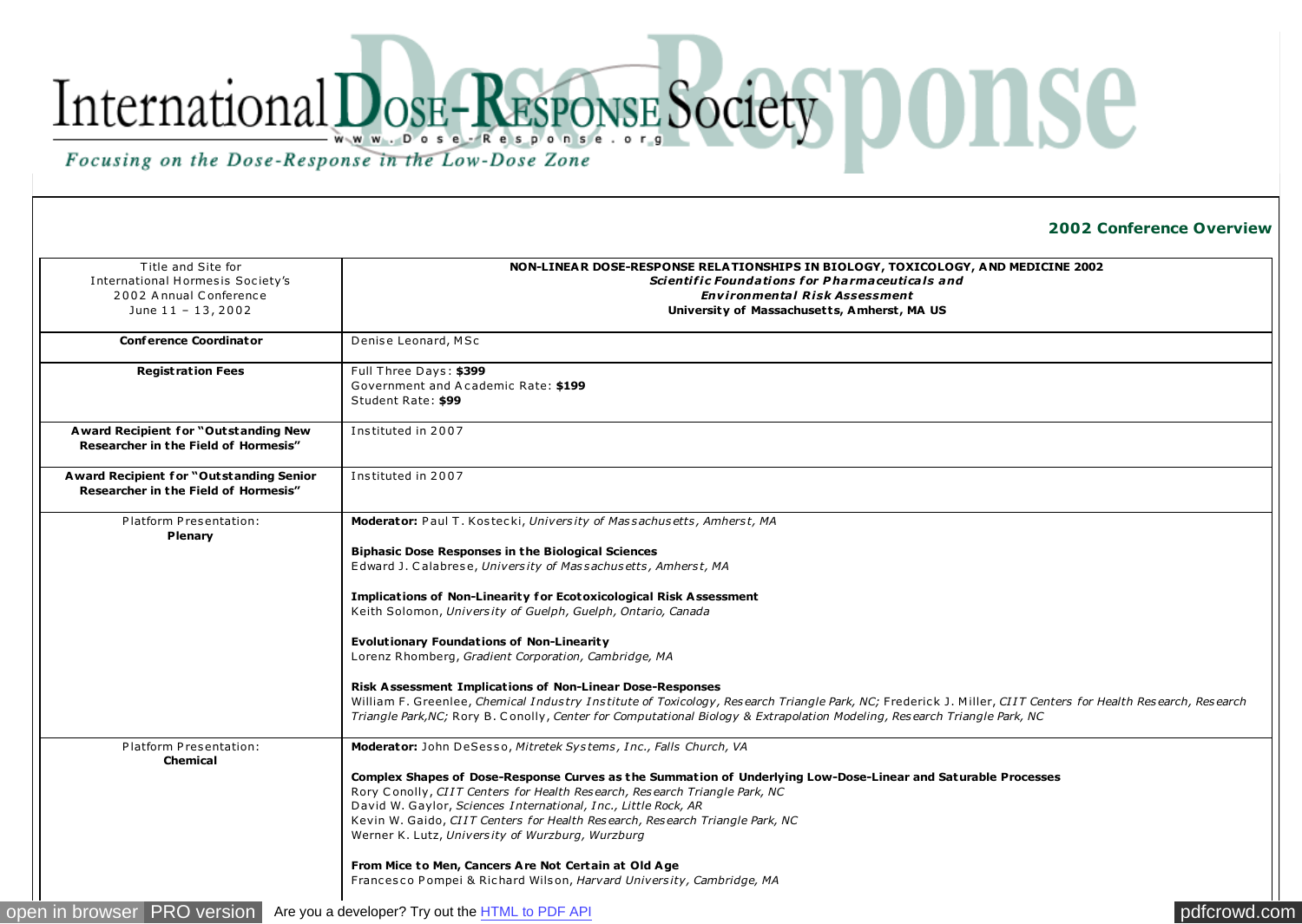|                        | <b>Implications of Hormesis in Developmental Toxicology Risk Assessment</b><br>Mehdi Razzaghi, Bloomsburg University, Bloomsburg, PA                                                                                                                                                                                                                                                                       |
|------------------------|------------------------------------------------------------------------------------------------------------------------------------------------------------------------------------------------------------------------------------------------------------------------------------------------------------------------------------------------------------------------------------------------------------|
|                        | Using Dose and Time to Predict Acute and Chronic Toxicity<br>Karl Rozman, University of Kansas Medical Center, Kansas City, KS                                                                                                                                                                                                                                                                             |
|                        | <b>Experiences with Non-Linear Dose-Response Relationships in Chemical Evaluations</b><br>Dennis Jones, ATSDR, Atlanta, GA                                                                                                                                                                                                                                                                                 |
|                        | Risk Modeling Implications of Mechanistic Differences between Low and High Dose Effects of Arsenic<br>Christopher Wells, Tracey M. Slayton, Barbara C. Beck & Thomas A. Lewandowski, Gradient Corporation, Cambridge, MA                                                                                                                                                                                   |
|                        | Hormesis, Low Dose Carcinogenicity and Low Dose Anti-Carcinogenicity Occur in the Same Animal and with the Same Chemical<br>Richard Wilson, Harvard University, Cambridge, MA                                                                                                                                                                                                                              |
|                        | Data for Trichloroethylene-Induced Kidney Tumors in Rodents Suggest an Epigenetic Mechanism of Action<br>A my Lavin, International Life Sciences Institute, Washington, DC                                                                                                                                                                                                                                 |
|                        | Catherine F. Jacobson & John M. DeSesso, Mitretek Systems, Inc., Falls Church, VA                                                                                                                                                                                                                                                                                                                          |
|                        | Quantitation of the Dose Response for Formation of DNA Adducts in Rat Liver by 2-Acetylaminofluorene<br>Gary Williams, Michael J. Iatropolous, Jian-Dong Duan & Alan M. Jeffrey, New York Medical College, Valhalla, NY                                                                                                                                                                                    |
| Platform Presentation: | Moderator: Klaus Becker, Berlin, Germany                                                                                                                                                                                                                                                                                                                                                                   |
| Radiation              | Impact of Cellular Defense Mechanisms and Bystander Effects on a Multi-Stage Carcinogenesis Model<br>Helmut Schollnberger, University of Salzburg, Salsburg, Austria/Europe;<br>Margaret G. Menache, University of New Mexico, Albuguerque, NM; Rod<br>Stewart, Pacific Northwest National Laboratory (PNNL), Richland, WA;<br>Werner Hofmann, University of Salzburg, Salsburg, Austria/Europe            |
|                        | Human Cells Respond to Changes in Background Radiation by Inducing Specific Heat Shock Protein Members<br>Satya P. Saxena, Neerad C. Mishra, & Steven P. Allen, Lovelace Respiratory<br>Research Institute, Albuquerque, NM; Raymond A. Guilmette, Los Alamos National Laboratory, Los Alamos, NM                                                                                                          |
|                        | Low-Dose Protective Mechanisms: Implications for Risk Assessment<br>Bobby R. Scott, Dale M. Walker, Vernon Walker, James Aden, & Yohannes Tesfaigzi, Lovelace Respiratory Research Institute, Albuquerque, NM                                                                                                                                                                                              |
|                        | Non-Linear Dose-Response Curves in the Immune System Following Whole-Body X-Irradiation<br>Shu-Zheng Liu, Norman Bethune University of Medical Sciences, Changchun, China                                                                                                                                                                                                                                  |
|                        | The Hormetic Health Effects of Radiation Observed in the Incident of Co-60 Contaminated Apartments in Taiwan<br>Y.C. Luan, M.C. Shieh, S.T. Chen, K.L. Soong, & W.K. Wang, Nuclear Science & Technology Association, Taipei, Taiwan, ROC; C.M. Tsai, Atomic Technology<br>Foundation, Taipei, Taiwan, ROC; W.L. Chen, T.S Chou, S.H. Mong, J.T. Wu & C.P. Sun, NBC Protection Society, Taipei, Taiwan, ROC |
|                        | Dose-Response Relationship: Chromosome Aberrations in Residents at the High Background Radiation Areas in Ramsar, Iran<br>S.M. Javad Mortazavi & Takaji Ikushima, Kyoto University of Education, Kyoto, Japan;<br>P. Andrew Karam, University of Rochester, Rochester, NY                                                                                                                                  |
|                        | Residential Radon in U.S. Counties vs. Lung Cancer in Women who Predominantly Never Smoked<br>K.T. Bogen, Lawrence Livermore National Laboratory, Livermore, CA;<br>J. Cullen, University of California Berkeley, Berkeley, CA                                                                                                                                                                             |
|                        | Treatment of Confounding Factors in Ecological Study Test of Linear-No Threshold Theory<br>Bernard Cohen, University of Pittsburgh, Pittsburgh, PA                                                                                                                                                                                                                                                         |
|                        | The Bolton-Brush Radiographic Growth Studies<br>B. Holly Broadbent & P.S. Rao, Case Western Reserve University, Cleveland, OH                                                                                                                                                                                                                                                                              |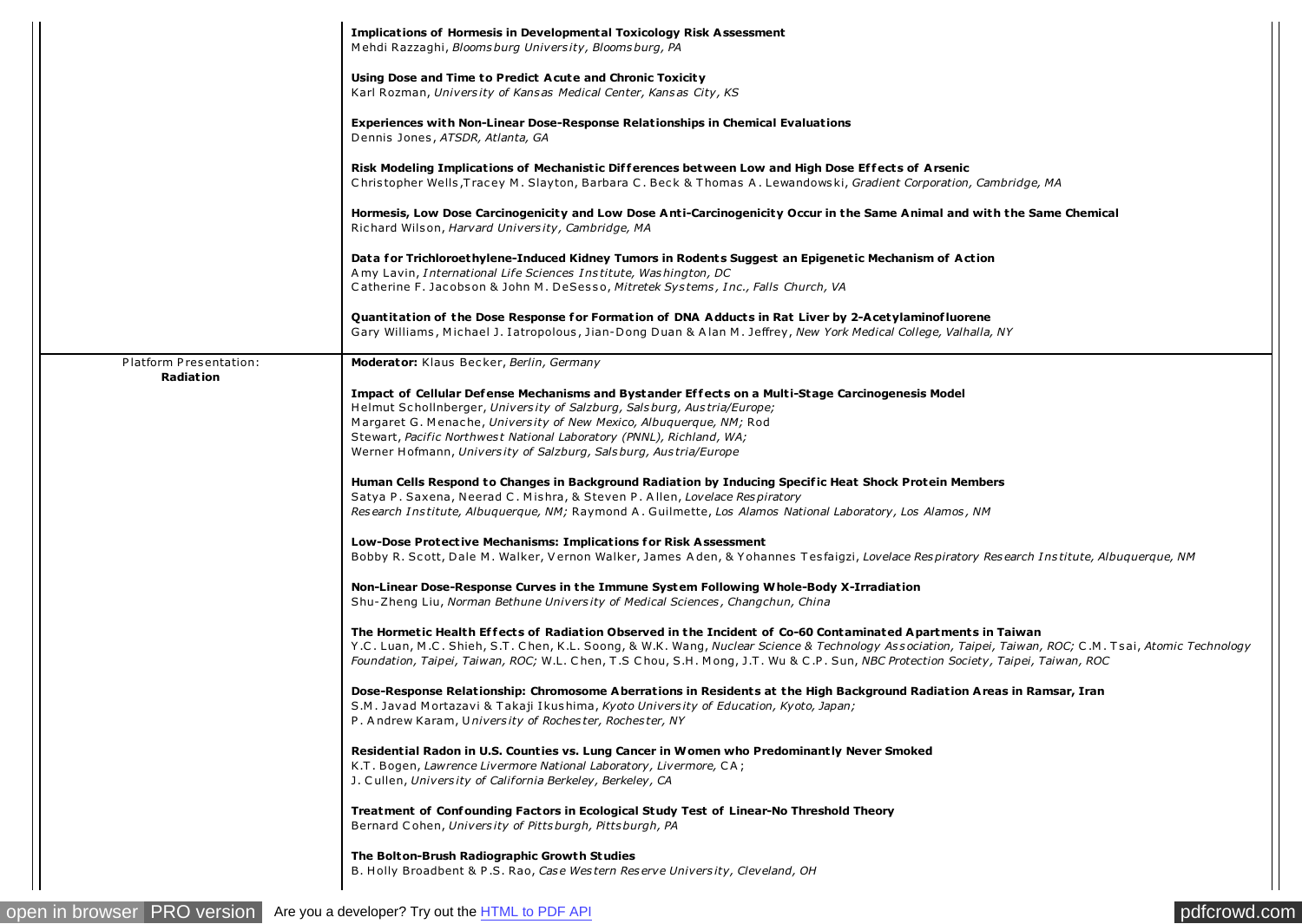| Platform Presentation:<br><b>Ultra-Low Doses and Medicine</b> | <b>Moderator:</b> Wayne Jonas, Samueli Institute, Alexandria, VA                                                                                         |
|---------------------------------------------------------------|----------------------------------------------------------------------------------------------------------------------------------------------------------|
|                                                               | Effects of Low Dose Cadmium on Stress Proteins and Survival in Human Prostate Cells                                                                      |
|                                                               | Jaya Gaddipati, Rajesh Kumar NV, Uniformed Services University of the Health Sciences, Bethesda, MD; William Achanzar, NCI at NIEHS, Research Triangle   |
|                                                               | Park, NC; Radha K. Maheshwari, Wayne Jonas, Uniformed Services University of the Health Sciences, Bethesda, MD                                           |
|                                                               | Non-Immunological Sensitization: A Nonlinear Host Dose-Response to Repeated Low Level Chemical Exposures                                                 |
|                                                               | Iris Bell, The University of Arizona College of Medicine, Tucson, AZ;                                                                                    |
|                                                               | Carol Baldwin, Gary E. Schwartz, University of Arizona, Tuscon, AZ                                                                                       |
|                                                               | Ultra-low Doses and Biological Responses: A Review of the Literature and Recent Experiments                                                              |
|                                                               | Wayne B. Jonas, Samueli Institute, Alexandria, VA                                                                                                        |
|                                                               | High Sensitivity 1H-NMR Studies of Homeopathic Remedies: Unexplained Peaks in the Spectra of Some Samples                                                |
|                                                               | David Anick, Harvard University, Cambridge, MA                                                                                                           |
|                                                               | Challenges to the Investigation of Low and Ultra-Low Dose Effects                                                                                        |
|                                                               | Roeland van Wijk, University of Utrecht, Geldermalsen, The Netherlands                                                                                   |
|                                                               | Low Dose Effects in Pulmonary Disease                                                                                                                    |
|                                                               | Rebecca Bascom, Penn State Milton S. Hershey Medical Center, Hershey, PA                                                                                 |
| Platform Presentation:<br><b>Biomedical</b>                   | <b>Moderator:</b> David Diamond, University of South Florida, Tampa, FL                                                                                  |
|                                                               | Non-Linear Functions between Stress Hormones, Brain Plasticity and Memory                                                                                |
|                                                               | David Diamond, University of South Florida, Tampa, FL                                                                                                    |
|                                                               | Biphasic Effects of Progesterone Treatment on Proliferation of Normal and Malignant Human Ovarian Surface Epithelial Cells                               |
|                                                               | Vigar Syed & Shuk-Mei Ho, University of Massachusetts Medical School, Worcester, MA                                                                      |
|                                                               | Two Examples of Paradoxical Pharmacology Using In Vivo Animal Models of Disease                                                                          |
|                                                               | Kenda LJ Evans, Zsuzsanna Callaerts-Vegh, University of Houston, Houston, TX;                                                                            |
|                                                               | Felix Shardonofsky, Texas Children's Hospital, Houston, TX;                                                                                              |
|                                                               | Heather Giles, GlaxoSmithKline, Herfordshire, UK;                                                                                                        |
|                                                               | Richard Bond, University of Houston, Houston, TX                                                                                                         |
|                                                               | Using C. elegans to Model Induced Stress Resistance and Life Span Hormesis                                                                               |
|                                                               | James Cypser & Thomas E. Johnson, University of Colorado, Boulder, CO.                                                                                   |
|                                                               | Biological Aging and Its Hormetic Modulation by Repeated Challenge                                                                                       |
|                                                               | Suresh Rattan, University of Aarhus, Aarhus, Denmark                                                                                                     |
|                                                               | Hormetic vs Inhibitory Effects in Sea Urchin Bioassays                                                                                                   |
|                                                               | Giovanni Pagano, Istituto Nazionale Tumori, Naples, Italy                                                                                                |
|                                                               | Non Linear Factors Affecting Exposure and Risk to Anthrax                                                                                                |
|                                                               | Dennis Jones, ATSDR, Atlanta, GA                                                                                                                         |
|                                                               | Biphasic Effects of Cardiac Glycosides (Ouabain) on Vascular Smooth Muscle Cell Proliferation                                                            |
|                                                               | Julius Allen, Joel Abramowitz & Ashihan Aydemir-Koksoy, Baylor College of Medicine, Houston, TX                                                          |
|                                                               | Altered Phenotype in Glial Cells Underlies the Low-Dose Neuroprotection Against Neurotoxicity                                                            |
|                                                               | Victor M. Pentreath, University of Salford, Salford, UK;                                                                                                 |
|                                                               | Mark R. Cookson, Mayo Clinic, Jacksonville, FL; Carole Mead, Christie Hospital, Manchester, UK; Debbie Slamon, AstraZeneca Pharmaceuticals, Cheshire, UK |
|                                                               | Is the Hygiene Hypothesis an Example of Hormesis?                                                                                                        |
|                                                               | John A. Bukowski, ExxonMobil Biomedical Sciences, Inc., Annandale, NJ;<br>Philip G. Lewis, Rohm and Haas Company, Bristol, PA                            |
| <b>PRO</b> version<br>in browser                              | pdfcrowd.com<br>Are you a developer? Try out the HTML to PDF API                                                                                         |
|                                                               |                                                                                                                                                          |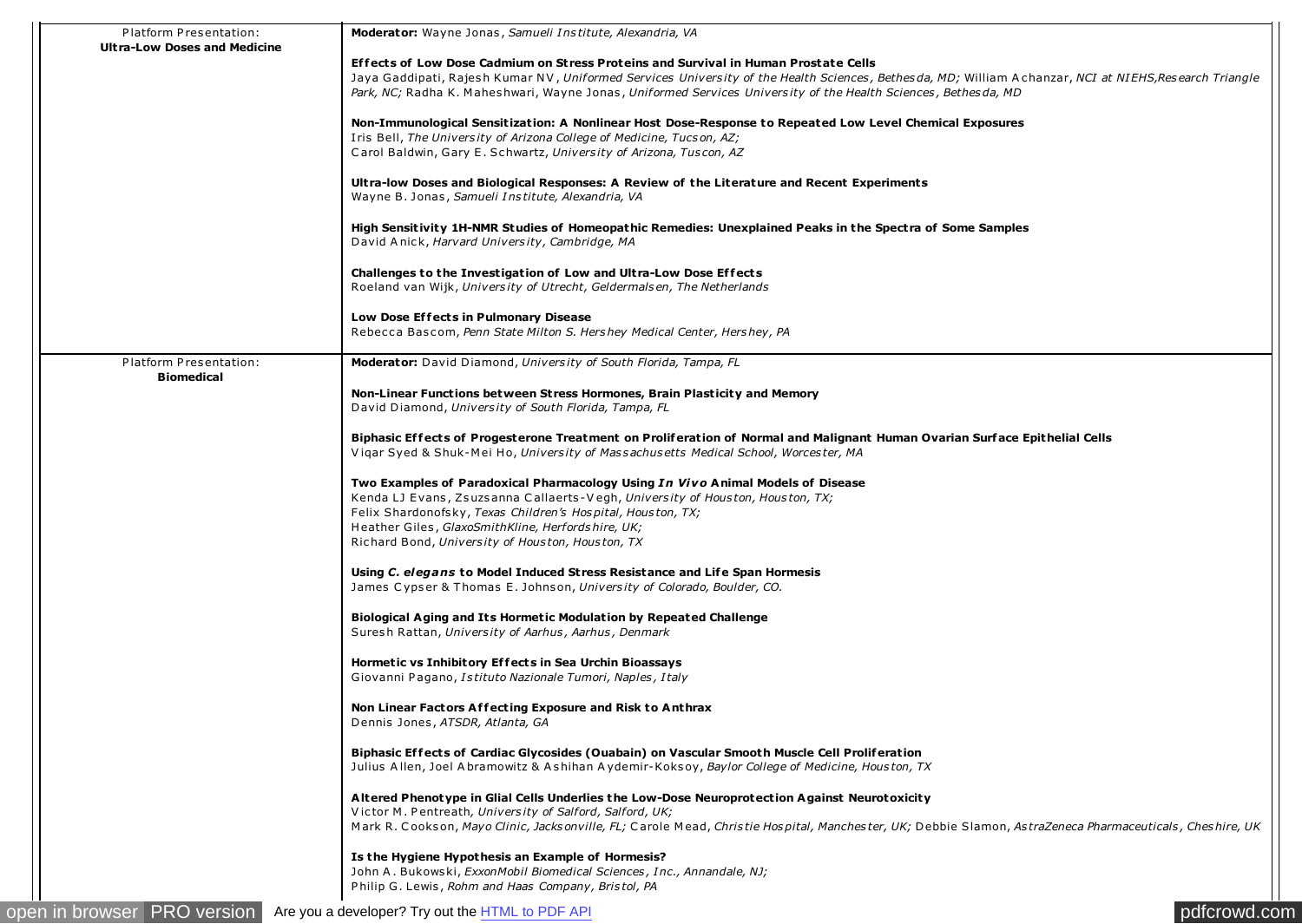| Platform Presentation:<br>Moderator: Gary Marchant, Arizona State University, Tempe, AZ<br><b>Risk Assessment</b><br>Non-Linear Dose Response: Legal Standards for the Admission of Novel Scientific Theories in Regulatory Decision-Making<br>Gary Marchant, Arizona State University College of Law, Tempe, AZ<br><b>Implications of Hormesis for Industrial Hygiene</b><br>Michael Jayjock, Rohm and Haas Company, Spring House, PA;<br>Philip G. Lewis, Rohm and Haas Company, Bristol, PA<br>Do We Need any Legal Limits for Radon below about 500 Bq/m3?<br>Klaus Becker, Berlin, Germany<br>Some Thoughts about How to Incorporate Hormesis Into the Risk Assessment Process<br>Brent L. Finley, Exponent, Santa Rosa, CA;<br>Dennis J. Paustenbach, Exponent, Menlo Park, CA<br>Radiation Hormesis: Molecular-Cellular Biology, Epidemiology, and Prevention and Therapy of Cancer<br>Myron Pollycove, University of California, North Bethesda, MD;<br>Ludwig E. Feinendegen, Heinrich-Heine-University Duesseldorf, Lindau, Germany<br>Basic Research Needs Panel (DOE, NIEHS, CIIT, Air Force, Pharmaceutical Industry)<br>Kenneth A. Mundt, Applied Epidemiology, Inc., Amherst, MA<br>Wayne Jonas, USUHS, Bethesda, MD, Klaus Becker, Berlin, Germany<br>Antone L. Brooks, Washington State University, Richland, WA<br>Rory B. Conolly, Center for Computational Biology & Extrapolation Modeling, Research Triangle Park, NC<br>Luncheon Speaker:<br><b>Reporting on Toxicology and Risk Assessment</b><br>Joscelyn Kaiser<br>Science News Reporter, Science<br><b>Risk Assessment Milestones</b><br>Luncheon Speaker:<br>John Doull, M.D., Ph.D.<br>Dept of Pharmacy, Toxicology and Therapeutics,<br>University of Kansas Medical Center<br><b>Poster Sessions</b><br>Neurobehavioral Hormesis: The Exclusion of Compounds that Activate Arousal Systems in the Brain<br>Marni Y.V. Bekkedal, Glenn D. Ritchie, Kenneth R. Still & John Rossi III, Naval Health<br>Research Center Detachment (Toxicology), Wright-Patters on Air Force Base, OH<br>Debates Over Linearity: Much Ado About Evidence; Not Enough About Relevance Nor Preference<br>Kevin P. Brand, University of Ottawa, Ottawa, ON, Canada;<br>Lorenz Rhomberg, Gradient Corporation, Cambridge, MA<br><b>Effects of Superlow Doses</b><br>Elena B. Burlakova & Alexander A. Konradov, Russian Academy of Sciences, Moscow, Russia<br>New Approaches to Modeling of Living Systems Response to Ultra Weak Actions<br>Elena B. Burlakova, Russian Academy of Sciences, Moscow, Russia<br>Effects of a 'Lead-free' Environment on Fertility and Reproductive Function in Female Mice<br>Ivo Iavicoli, Giovanni Carelli & Nicolo Castellino, Catholic University of the Sacred Heart, Rome, Italy<br><b>Pseudo Hormesis: An Explanation in Search of a Manifestation</b><br>Susan M. Chemerynski & Jonathen Borak, Yale University, New Haven, CT; Greg |  | Jin-Ho Chung & Jee-Yeon Han, Seoul National University, Soeul, Korea |
|---------------------------------------------------------------------------------------------------------------------------------------------------------------------------------------------------------------------------------------------------------------------------------------------------------------------------------------------------------------------------------------------------------------------------------------------------------------------------------------------------------------------------------------------------------------------------------------------------------------------------------------------------------------------------------------------------------------------------------------------------------------------------------------------------------------------------------------------------------------------------------------------------------------------------------------------------------------------------------------------------------------------------------------------------------------------------------------------------------------------------------------------------------------------------------------------------------------------------------------------------------------------------------------------------------------------------------------------------------------------------------------------------------------------------------------------------------------------------------------------------------------------------------------------------------------------------------------------------------------------------------------------------------------------------------------------------------------------------------------------------------------------------------------------------------------------------------------------------------------------------------------------------------------------------------------------------------------------------------------------------------------------------------------------------------------------------------------------------------------------------------------------------------------------------------------------------------------------------------------------------------------------------------------------------------------------------------------------------------------------------------------------------------------------------------------------------------------------------------------------------------------------------------------------------------------------------------------------------------------------------------------------------------------------------------------------------------------------------------------------------------------------------------------------------------------------------------------------------------------------------------------------------------------------------------------|--|----------------------------------------------------------------------|
|                                                                                                                                                                                                                                                                                                                                                                                                                                                                                                                                                                                                                                                                                                                                                                                                                                                                                                                                                                                                                                                                                                                                                                                                                                                                                                                                                                                                                                                                                                                                                                                                                                                                                                                                                                                                                                                                                                                                                                                                                                                                                                                                                                                                                                                                                                                                                                                                                                                                                                                                                                                                                                                                                                                                                                                                                                                                                                                                       |  |                                                                      |
|                                                                                                                                                                                                                                                                                                                                                                                                                                                                                                                                                                                                                                                                                                                                                                                                                                                                                                                                                                                                                                                                                                                                                                                                                                                                                                                                                                                                                                                                                                                                                                                                                                                                                                                                                                                                                                                                                                                                                                                                                                                                                                                                                                                                                                                                                                                                                                                                                                                                                                                                                                                                                                                                                                                                                                                                                                                                                                                                       |  |                                                                      |
|                                                                                                                                                                                                                                                                                                                                                                                                                                                                                                                                                                                                                                                                                                                                                                                                                                                                                                                                                                                                                                                                                                                                                                                                                                                                                                                                                                                                                                                                                                                                                                                                                                                                                                                                                                                                                                                                                                                                                                                                                                                                                                                                                                                                                                                                                                                                                                                                                                                                                                                                                                                                                                                                                                                                                                                                                                                                                                                                       |  |                                                                      |
|                                                                                                                                                                                                                                                                                                                                                                                                                                                                                                                                                                                                                                                                                                                                                                                                                                                                                                                                                                                                                                                                                                                                                                                                                                                                                                                                                                                                                                                                                                                                                                                                                                                                                                                                                                                                                                                                                                                                                                                                                                                                                                                                                                                                                                                                                                                                                                                                                                                                                                                                                                                                                                                                                                                                                                                                                                                                                                                                       |  |                                                                      |
|                                                                                                                                                                                                                                                                                                                                                                                                                                                                                                                                                                                                                                                                                                                                                                                                                                                                                                                                                                                                                                                                                                                                                                                                                                                                                                                                                                                                                                                                                                                                                                                                                                                                                                                                                                                                                                                                                                                                                                                                                                                                                                                                                                                                                                                                                                                                                                                                                                                                                                                                                                                                                                                                                                                                                                                                                                                                                                                                       |  |                                                                      |
|                                                                                                                                                                                                                                                                                                                                                                                                                                                                                                                                                                                                                                                                                                                                                                                                                                                                                                                                                                                                                                                                                                                                                                                                                                                                                                                                                                                                                                                                                                                                                                                                                                                                                                                                                                                                                                                                                                                                                                                                                                                                                                                                                                                                                                                                                                                                                                                                                                                                                                                                                                                                                                                                                                                                                                                                                                                                                                                                       |  |                                                                      |
|                                                                                                                                                                                                                                                                                                                                                                                                                                                                                                                                                                                                                                                                                                                                                                                                                                                                                                                                                                                                                                                                                                                                                                                                                                                                                                                                                                                                                                                                                                                                                                                                                                                                                                                                                                                                                                                                                                                                                                                                                                                                                                                                                                                                                                                                                                                                                                                                                                                                                                                                                                                                                                                                                                                                                                                                                                                                                                                                       |  |                                                                      |
|                                                                                                                                                                                                                                                                                                                                                                                                                                                                                                                                                                                                                                                                                                                                                                                                                                                                                                                                                                                                                                                                                                                                                                                                                                                                                                                                                                                                                                                                                                                                                                                                                                                                                                                                                                                                                                                                                                                                                                                                                                                                                                                                                                                                                                                                                                                                                                                                                                                                                                                                                                                                                                                                                                                                                                                                                                                                                                                                       |  |                                                                      |
|                                                                                                                                                                                                                                                                                                                                                                                                                                                                                                                                                                                                                                                                                                                                                                                                                                                                                                                                                                                                                                                                                                                                                                                                                                                                                                                                                                                                                                                                                                                                                                                                                                                                                                                                                                                                                                                                                                                                                                                                                                                                                                                                                                                                                                                                                                                                                                                                                                                                                                                                                                                                                                                                                                                                                                                                                                                                                                                                       |  |                                                                      |
|                                                                                                                                                                                                                                                                                                                                                                                                                                                                                                                                                                                                                                                                                                                                                                                                                                                                                                                                                                                                                                                                                                                                                                                                                                                                                                                                                                                                                                                                                                                                                                                                                                                                                                                                                                                                                                                                                                                                                                                                                                                                                                                                                                                                                                                                                                                                                                                                                                                                                                                                                                                                                                                                                                                                                                                                                                                                                                                                       |  |                                                                      |
|                                                                                                                                                                                                                                                                                                                                                                                                                                                                                                                                                                                                                                                                                                                                                                                                                                                                                                                                                                                                                                                                                                                                                                                                                                                                                                                                                                                                                                                                                                                                                                                                                                                                                                                                                                                                                                                                                                                                                                                                                                                                                                                                                                                                                                                                                                                                                                                                                                                                                                                                                                                                                                                                                                                                                                                                                                                                                                                                       |  |                                                                      |
|                                                                                                                                                                                                                                                                                                                                                                                                                                                                                                                                                                                                                                                                                                                                                                                                                                                                                                                                                                                                                                                                                                                                                                                                                                                                                                                                                                                                                                                                                                                                                                                                                                                                                                                                                                                                                                                                                                                                                                                                                                                                                                                                                                                                                                                                                                                                                                                                                                                                                                                                                                                                                                                                                                                                                                                                                                                                                                                                       |  |                                                                      |
|                                                                                                                                                                                                                                                                                                                                                                                                                                                                                                                                                                                                                                                                                                                                                                                                                                                                                                                                                                                                                                                                                                                                                                                                                                                                                                                                                                                                                                                                                                                                                                                                                                                                                                                                                                                                                                                                                                                                                                                                                                                                                                                                                                                                                                                                                                                                                                                                                                                                                                                                                                                                                                                                                                                                                                                                                                                                                                                                       |  |                                                                      |
|                                                                                                                                                                                                                                                                                                                                                                                                                                                                                                                                                                                                                                                                                                                                                                                                                                                                                                                                                                                                                                                                                                                                                                                                                                                                                                                                                                                                                                                                                                                                                                                                                                                                                                                                                                                                                                                                                                                                                                                                                                                                                                                                                                                                                                                                                                                                                                                                                                                                                                                                                                                                                                                                                                                                                                                                                                                                                                                                       |  |                                                                      |
|                                                                                                                                                                                                                                                                                                                                                                                                                                                                                                                                                                                                                                                                                                                                                                                                                                                                                                                                                                                                                                                                                                                                                                                                                                                                                                                                                                                                                                                                                                                                                                                                                                                                                                                                                                                                                                                                                                                                                                                                                                                                                                                                                                                                                                                                                                                                                                                                                                                                                                                                                                                                                                                                                                                                                                                                                                                                                                                                       |  |                                                                      |
|                                                                                                                                                                                                                                                                                                                                                                                                                                                                                                                                                                                                                                                                                                                                                                                                                                                                                                                                                                                                                                                                                                                                                                                                                                                                                                                                                                                                                                                                                                                                                                                                                                                                                                                                                                                                                                                                                                                                                                                                                                                                                                                                                                                                                                                                                                                                                                                                                                                                                                                                                                                                                                                                                                                                                                                                                                                                                                                                       |  |                                                                      |
|                                                                                                                                                                                                                                                                                                                                                                                                                                                                                                                                                                                                                                                                                                                                                                                                                                                                                                                                                                                                                                                                                                                                                                                                                                                                                                                                                                                                                                                                                                                                                                                                                                                                                                                                                                                                                                                                                                                                                                                                                                                                                                                                                                                                                                                                                                                                                                                                                                                                                                                                                                                                                                                                                                                                                                                                                                                                                                                                       |  |                                                                      |
|                                                                                                                                                                                                                                                                                                                                                                                                                                                                                                                                                                                                                                                                                                                                                                                                                                                                                                                                                                                                                                                                                                                                                                                                                                                                                                                                                                                                                                                                                                                                                                                                                                                                                                                                                                                                                                                                                                                                                                                                                                                                                                                                                                                                                                                                                                                                                                                                                                                                                                                                                                                                                                                                                                                                                                                                                                                                                                                                       |  |                                                                      |
|                                                                                                                                                                                                                                                                                                                                                                                                                                                                                                                                                                                                                                                                                                                                                                                                                                                                                                                                                                                                                                                                                                                                                                                                                                                                                                                                                                                                                                                                                                                                                                                                                                                                                                                                                                                                                                                                                                                                                                                                                                                                                                                                                                                                                                                                                                                                                                                                                                                                                                                                                                                                                                                                                                                                                                                                                                                                                                                                       |  |                                                                      |
|                                                                                                                                                                                                                                                                                                                                                                                                                                                                                                                                                                                                                                                                                                                                                                                                                                                                                                                                                                                                                                                                                                                                                                                                                                                                                                                                                                                                                                                                                                                                                                                                                                                                                                                                                                                                                                                                                                                                                                                                                                                                                                                                                                                                                                                                                                                                                                                                                                                                                                                                                                                                                                                                                                                                                                                                                                                                                                                                       |  |                                                                      |
|                                                                                                                                                                                                                                                                                                                                                                                                                                                                                                                                                                                                                                                                                                                                                                                                                                                                                                                                                                                                                                                                                                                                                                                                                                                                                                                                                                                                                                                                                                                                                                                                                                                                                                                                                                                                                                                                                                                                                                                                                                                                                                                                                                                                                                                                                                                                                                                                                                                                                                                                                                                                                                                                                                                                                                                                                                                                                                                                       |  |                                                                      |
|                                                                                                                                                                                                                                                                                                                                                                                                                                                                                                                                                                                                                                                                                                                                                                                                                                                                                                                                                                                                                                                                                                                                                                                                                                                                                                                                                                                                                                                                                                                                                                                                                                                                                                                                                                                                                                                                                                                                                                                                                                                                                                                                                                                                                                                                                                                                                                                                                                                                                                                                                                                                                                                                                                                                                                                                                                                                                                                                       |  |                                                                      |
|                                                                                                                                                                                                                                                                                                                                                                                                                                                                                                                                                                                                                                                                                                                                                                                                                                                                                                                                                                                                                                                                                                                                                                                                                                                                                                                                                                                                                                                                                                                                                                                                                                                                                                                                                                                                                                                                                                                                                                                                                                                                                                                                                                                                                                                                                                                                                                                                                                                                                                                                                                                                                                                                                                                                                                                                                                                                                                                                       |  |                                                                      |
|                                                                                                                                                                                                                                                                                                                                                                                                                                                                                                                                                                                                                                                                                                                                                                                                                                                                                                                                                                                                                                                                                                                                                                                                                                                                                                                                                                                                                                                                                                                                                                                                                                                                                                                                                                                                                                                                                                                                                                                                                                                                                                                                                                                                                                                                                                                                                                                                                                                                                                                                                                                                                                                                                                                                                                                                                                                                                                                                       |  |                                                                      |
|                                                                                                                                                                                                                                                                                                                                                                                                                                                                                                                                                                                                                                                                                                                                                                                                                                                                                                                                                                                                                                                                                                                                                                                                                                                                                                                                                                                                                                                                                                                                                                                                                                                                                                                                                                                                                                                                                                                                                                                                                                                                                                                                                                                                                                                                                                                                                                                                                                                                                                                                                                                                                                                                                                                                                                                                                                                                                                                                       |  |                                                                      |
|                                                                                                                                                                                                                                                                                                                                                                                                                                                                                                                                                                                                                                                                                                                                                                                                                                                                                                                                                                                                                                                                                                                                                                                                                                                                                                                                                                                                                                                                                                                                                                                                                                                                                                                                                                                                                                                                                                                                                                                                                                                                                                                                                                                                                                                                                                                                                                                                                                                                                                                                                                                                                                                                                                                                                                                                                                                                                                                                       |  |                                                                      |
|                                                                                                                                                                                                                                                                                                                                                                                                                                                                                                                                                                                                                                                                                                                                                                                                                                                                                                                                                                                                                                                                                                                                                                                                                                                                                                                                                                                                                                                                                                                                                                                                                                                                                                                                                                                                                                                                                                                                                                                                                                                                                                                                                                                                                                                                                                                                                                                                                                                                                                                                                                                                                                                                                                                                                                                                                                                                                                                                       |  |                                                                      |
|                                                                                                                                                                                                                                                                                                                                                                                                                                                                                                                                                                                                                                                                                                                                                                                                                                                                                                                                                                                                                                                                                                                                                                                                                                                                                                                                                                                                                                                                                                                                                                                                                                                                                                                                                                                                                                                                                                                                                                                                                                                                                                                                                                                                                                                                                                                                                                                                                                                                                                                                                                                                                                                                                                                                                                                                                                                                                                                                       |  |                                                                      |
|                                                                                                                                                                                                                                                                                                                                                                                                                                                                                                                                                                                                                                                                                                                                                                                                                                                                                                                                                                                                                                                                                                                                                                                                                                                                                                                                                                                                                                                                                                                                                                                                                                                                                                                                                                                                                                                                                                                                                                                                                                                                                                                                                                                                                                                                                                                                                                                                                                                                                                                                                                                                                                                                                                                                                                                                                                                                                                                                       |  |                                                                      |
|                                                                                                                                                                                                                                                                                                                                                                                                                                                                                                                                                                                                                                                                                                                                                                                                                                                                                                                                                                                                                                                                                                                                                                                                                                                                                                                                                                                                                                                                                                                                                                                                                                                                                                                                                                                                                                                                                                                                                                                                                                                                                                                                                                                                                                                                                                                                                                                                                                                                                                                                                                                                                                                                                                                                                                                                                                                                                                                                       |  |                                                                      |
|                                                                                                                                                                                                                                                                                                                                                                                                                                                                                                                                                                                                                                                                                                                                                                                                                                                                                                                                                                                                                                                                                                                                                                                                                                                                                                                                                                                                                                                                                                                                                                                                                                                                                                                                                                                                                                                                                                                                                                                                                                                                                                                                                                                                                                                                                                                                                                                                                                                                                                                                                                                                                                                                                                                                                                                                                                                                                                                                       |  |                                                                      |
|                                                                                                                                                                                                                                                                                                                                                                                                                                                                                                                                                                                                                                                                                                                                                                                                                                                                                                                                                                                                                                                                                                                                                                                                                                                                                                                                                                                                                                                                                                                                                                                                                                                                                                                                                                                                                                                                                                                                                                                                                                                                                                                                                                                                                                                                                                                                                                                                                                                                                                                                                                                                                                                                                                                                                                                                                                                                                                                                       |  |                                                                      |
|                                                                                                                                                                                                                                                                                                                                                                                                                                                                                                                                                                                                                                                                                                                                                                                                                                                                                                                                                                                                                                                                                                                                                                                                                                                                                                                                                                                                                                                                                                                                                                                                                                                                                                                                                                                                                                                                                                                                                                                                                                                                                                                                                                                                                                                                                                                                                                                                                                                                                                                                                                                                                                                                                                                                                                                                                                                                                                                                       |  |                                                                      |
|                                                                                                                                                                                                                                                                                                                                                                                                                                                                                                                                                                                                                                                                                                                                                                                                                                                                                                                                                                                                                                                                                                                                                                                                                                                                                                                                                                                                                                                                                                                                                                                                                                                                                                                                                                                                                                                                                                                                                                                                                                                                                                                                                                                                                                                                                                                                                                                                                                                                                                                                                                                                                                                                                                                                                                                                                                                                                                                                       |  |                                                                      |
|                                                                                                                                                                                                                                                                                                                                                                                                                                                                                                                                                                                                                                                                                                                                                                                                                                                                                                                                                                                                                                                                                                                                                                                                                                                                                                                                                                                                                                                                                                                                                                                                                                                                                                                                                                                                                                                                                                                                                                                                                                                                                                                                                                                                                                                                                                                                                                                                                                                                                                                                                                                                                                                                                                                                                                                                                                                                                                                                       |  |                                                                      |
|                                                                                                                                                                                                                                                                                                                                                                                                                                                                                                                                                                                                                                                                                                                                                                                                                                                                                                                                                                                                                                                                                                                                                                                                                                                                                                                                                                                                                                                                                                                                                                                                                                                                                                                                                                                                                                                                                                                                                                                                                                                                                                                                                                                                                                                                                                                                                                                                                                                                                                                                                                                                                                                                                                                                                                                                                                                                                                                                       |  |                                                                      |
|                                                                                                                                                                                                                                                                                                                                                                                                                                                                                                                                                                                                                                                                                                                                                                                                                                                                                                                                                                                                                                                                                                                                                                                                                                                                                                                                                                                                                                                                                                                                                                                                                                                                                                                                                                                                                                                                                                                                                                                                                                                                                                                                                                                                                                                                                                                                                                                                                                                                                                                                                                                                                                                                                                                                                                                                                                                                                                                                       |  |                                                                      |
|                                                                                                                                                                                                                                                                                                                                                                                                                                                                                                                                                                                                                                                                                                                                                                                                                                                                                                                                                                                                                                                                                                                                                                                                                                                                                                                                                                                                                                                                                                                                                                                                                                                                                                                                                                                                                                                                                                                                                                                                                                                                                                                                                                                                                                                                                                                                                                                                                                                                                                                                                                                                                                                                                                                                                                                                                                                                                                                                       |  |                                                                      |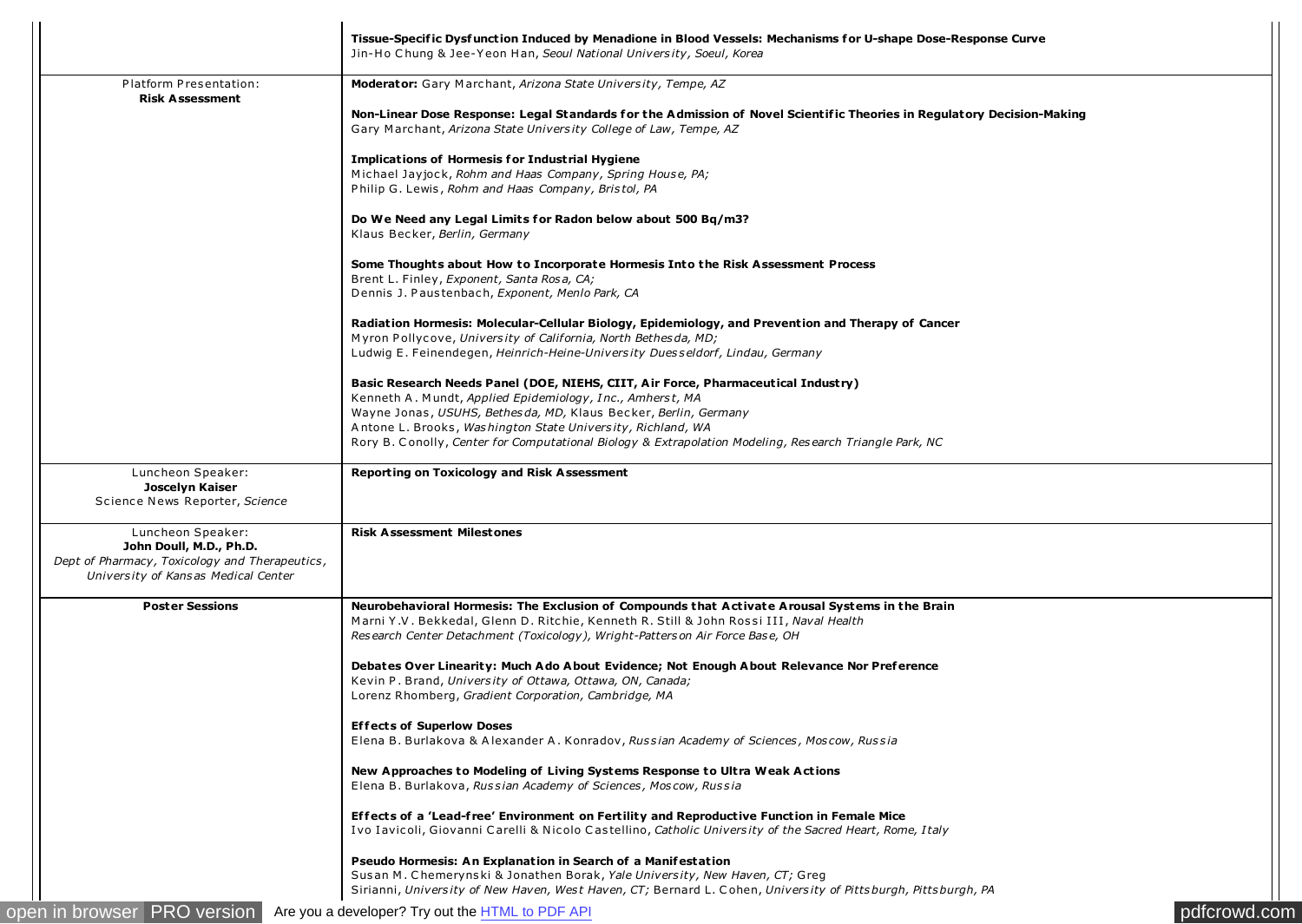## Usefulness of Very Low-Doses of Cisplatin in Regulation of Animal and People Health Conditions

Elzbieta Deranalowicz-Malarczyk, Martyna Kandefer-Szerszen, Anna Jarosz-Wilkolazka, Agnieszka Szuster-Ciesielska & Liliana Borowska, Mareie Curie-Sklodowska University, Lublin, Poland

The Effect of Low-Dose of Guaiacol on Enzymatic Activity of Fungal Cells Elzbieta Deranalowicz-Malarczyk, Anna Jarosz-Wilkolazka & Janina Kochmanska-Rdest, Marie Curie-Sklodowska University, Lublin, Poland

Ultra-weak Secondary Radiation Chemiluminescence of Humic Acid Induced by Gamma-irradiation Wieslaw Goraczko & Janusz Slawinski, Poznan Univeristy of Techical, Poznan, Poland

Linear and Non-linear Effects of Lead on Behavior of Drosophila melanogaster Helmut V.B. Hirsch, John D. Mercer, Tara Torno, Diane Stark & Helen Ghiradella, The University at Albany, SUNY, Albany, NY

Extracellular Replication of Bacteria in Presence of Cytokines or Lipopolysaccharide(LPS): Linear and Non-Linear Responses Siva Kanangat, Umberto Meduri, Elizabeth A. Tolley, Arnold E. Postlethwaite & Dennise R. Schaberg, University of Tennessee Memphis, Memphis, TN

## A Mathematical Model for Curve-Fitting Allelochemical Dose-Responses

D.L. Liu, NSW Agriculture, Wagga Wagga, NSW, Australia; M. An, Charles Sturt University, Wagga Wagga, NSW Australia; J.V. Lovett, Unversity of New England, Armidale, NSW, Australia

Nectophotometer: A New Instrument for Observing Hormesis Richard W. Lo Pinto & John Santelli, Fairleigh Dickinson University, Teaneck, NJ

Adaptive Response in Two Populations of Uranium Miners Exposed to Low and High Doses of Radiation Jose Henrique Pereira Luis, Nuclear and Technological Institute, Sacavem, Portugal

Bimodal Type of Regulation of Protein Kinase C by Antioxidants Down to Ultra-Low Doses Elena L. Maltseva & Nadya P. Palmina, Institute of Biochemical Physics RAS, Moscow, Russia; Konstantin Gurevich, Lomonosov Moscow University, Moscow, Russia

Adaptation to Radiation: Reductions in Risk after Low Doses in vivo R.E.J.Mitchel, Atomic Energy of Canada, Ltd, D.R. Boreham, McMaster University

The History of Chemical Hormesis and Potential Implications for Modern Risk Assessment and Epidemiology Kenneth A. Mundt, Applied Epidemiology, Inc., Amherst, MA Edward J. Calabrese & Linda A. Baldwin, University of Massachusetts, Amherst, MA

The Development of a Reproducible Toxicological Bioassay to Elucidate Hormesis Marc A. Nascarella, John G. Stoffolano, Jr. & Edward J. Calabrese, University of Massachusetts, Amherst, MA

Hyperbolic Radiopathogenic Processes for Chernoboyl-touched Children Eugene A. Neyfakh, Institute of Biochemical Physics, Moscow, Russia

Continuous Low Dose-Rate Gamma-Irradiation Induce Non-Linear Changes of DNA-Protein Cross-Links in Lymphocytes of Mice Andreyan N. Osipov & Alexander L. Elakov, Moscow SIA "Radon", Moscow, Russia; Galina Ya. Kolomijtseva, M.V.Lomonosov Moscow State University, Moscow, Russia; Vyacheslav D. Sypin, Moscow SIA "Radon", Moscow, Russia

The Effect of Antioxidants in Ultra Low Doses on Lipid Peroxide Oxidation in Biological Membranes Nadezchda P. Palmina, Lyubov V. Kledova & Tatyana V. Pankova, Emanuel Institute of Biochemical Physics RAS, Moscow, Russia

Nonlinear Dose-Response Behavior and Multiple Solutions for a Model of the Menstrual Cycle Paul M. Schlosser, CIIT Centers for Health Research, Research Triangle Park, NC; James F. Selgrade & Leona Harris, North Carolina State University, Raleigh, NC

Extremely Low Frequency Electromagnetic Field (ELF-EMF)-Stress Induced DNA Damage in Human Peripheral Blood Leukocytes Evaluated by Comet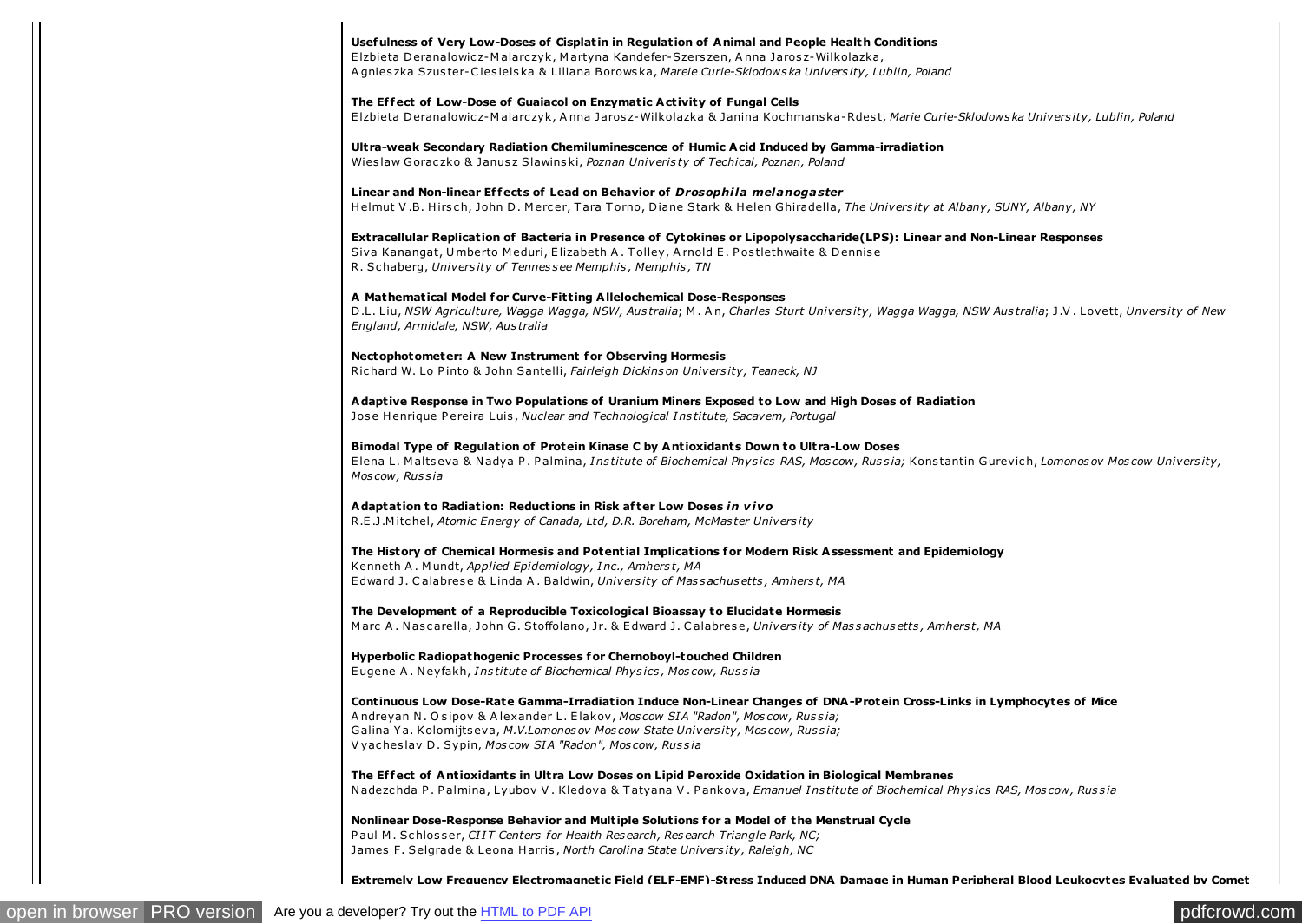| الواقعا المنتجان والمنافذة الوجاج وجواد والمناورة المنافية<br>$\mathbf{z}$ , and a set of the set of the set of $\mathbf{z}$<br>المتاريك وبالمتمادين المتدودة بكاريمية المنادر والمنابع المرابين المنافق<br>and a state<br>A ssay |
|-----------------------------------------------------------------------------------------------------------------------------------------------------------------------------------------------------------------------------------|
| Ravindra K. Tiwari, New Science College, Hyderabad, India; K. Irarvathy Goud, Bhagwan Mahavir Medical Research Centre, Hyderabad, India; K.                                                                                       |
| Suryanarayana, Research Center Imarat, Hyderabad, India; S.C. Bhargaya & Y. Rahuja, Bhagwan Mahavir Medical Research Centre, Hyderabad, India                                                                                     |
| Non-Linear Dose-Response of Alcohol Drinking in a Large Population                                                                                                                                                                |
| Natalia Udaltsova & Arthur L. Klatsky, Kaiser Permanente Medical Care Program, Oakland, CA                                                                                                                                        |
| Season of Birth and Human Longevity in a Large Population                                                                                                                                                                         |
| Natalia Udaltsova, Gary D. Friedman & Arthur L. Klatsky, Kaiser Permanente Medical Care Program, Oakland, CA; Germaine Cornelissen, Halberg                                                                                       |
| Chronobiology Center, University of Minnisota, Minneapolis, MN; Franz Halberg, Halberg Chronobiology Center, University of Minnisota, Minneapolis, MN                                                                             |
| Gamma Variate (Indicator Dilution Curve): Analogy to Describing Selected Hormesis Effects                                                                                                                                         |
| J.A. Vento & R.P. Spencer, Univ. of Connecticut Health Center, Farmington, CT                                                                                                                                                     |
| Iris Bell, M.D., Ph.D., The University of Arizona College of Medicine                                                                                                                                                             |
| Michael P. Bolger, Ph.D., US FDA                                                                                                                                                                                                  |
| Richard Bond, Ph.D., University of Houston                                                                                                                                                                                        |
| Giovanni Carelli, Ph.D., Catholic University of Sacred Heart, Italy                                                                                                                                                               |
| Peter M. Chapman, Ph.D., EVS Environmental Consultants, Ltd., Canada                                                                                                                                                              |
| George P. Daston, Ph.D., Procter & Gamble Company                                                                                                                                                                                 |
| David M. Diamond, Ph.D., University of South Florida                                                                                                                                                                              |
| Ludwig E. Feinendegen, M.D., Heinrich-Heine-University Duesseldorf, Germany                                                                                                                                                       |
| Donald E. Gardner, Ph.D., Inhalation Toxicology Association<br><b>John H. Graham</b> , Ph.D., Berry College, Dept of Biology                                                                                                      |
| A Wallace Hayes, Ph.D., The Gillette Company                                                                                                                                                                                      |
| Michael Jayjock, Ph.D., Rohm & Haas                                                                                                                                                                                               |
| Wayne Jonas, M.D., Samueli Institute, Alexandria, VA                                                                                                                                                                              |
| Ralph L. Kodell, Ph.D., NCTR                                                                                                                                                                                                      |
| Walter J. Kozumbo, Ph.D., AFOSR/NL                                                                                                                                                                                                |
| Shu-Zheng Liu, M.D., Norman Bethune University of Medical Sciences, P.R.China                                                                                                                                                     |
| Werner K. Lutz, Ph.D., University of Wuerzburg, Germany                                                                                                                                                                           |
| Harihara M. Mehendale, Ph.D. DABT, Northeast Louisiana University                                                                                                                                                                 |
| Ricardo Ochoa, Ph.D., Pfizer                                                                                                                                                                                                      |
| <b>James T. Oris, Ph.D., Miami University</b>                                                                                                                                                                                     |
| Wim Passchier, Ph.D., Health Council of the Netherlands                                                                                                                                                                           |
| <b>Suresh I.S. Rattan, Ph.D., D.Sc., University of Aarhus, Denmark</b>                                                                                                                                                            |
| Denise Robinson, Ph.D., ILSI Health and Environmental Sciences Institute                                                                                                                                                          |
| George M. Rusch, Ph.D., Honeywell International                                                                                                                                                                                   |
| Leslie Stayner, Ph.D., NIOSH                                                                                                                                                                                                      |
| Kenneth R. Still, Ph.D., MBA, Naval Health Research Center/TD                                                                                                                                                                     |
| Elmer Szabadi, Ph.D., Queen's Medical Center, Div of Psychiatry, UK<br>Bailus Walker, Jr., Ph.D., MPH, Howard University College of Medicine                                                                                      |
| Richard Wilson, Ph.D., Harvard University                                                                                                                                                                                         |
| Raymond Yang, Ph.D., Colorado State University                                                                                                                                                                                    |
| Nasser H. Zawia, Ph.D., University of Rhode Island                                                                                                                                                                                |
| Ed Zillioux, Ph.D., FPL Environmental Services                                                                                                                                                                                    |
| <b>Air Force</b>                                                                                                                                                                                                                  |
| <b>AWWA Research Foundation</b>                                                                                                                                                                                                   |
| <b>CRC Press</b>                                                                                                                                                                                                                  |
| Department of Energy                                                                                                                                                                                                              |
| <b>Dow Corning</b>                                                                                                                                                                                                                |
| <b>Environmental Protection Agency</b>                                                                                                                                                                                            |
| <b>ExxonMobil</b>                                                                                                                                                                                                                 |
| <b>Health Canada</b>                                                                                                                                                                                                              |
| Honeywell                                                                                                                                                                                                                         |
| <b>NIEHS</b>                                                                                                                                                                                                                      |
|                                                                                                                                                                                                                                   |
|                                                                                                                                                                                                                                   |
| <b>Nuclear Regulatory Commission</b>                                                                                                                                                                                              |
| Pfizer                                                                                                                                                                                                                            |
| <b>Philip Morris, Inc.</b>                                                                                                                                                                                                        |
| Radiation Science and Health Center for Nuclear Technology and Society at WPI<br><b>Rhom and Haas Company</b>                                                                                                                     |
|                                                                                                                                                                                                                                   |